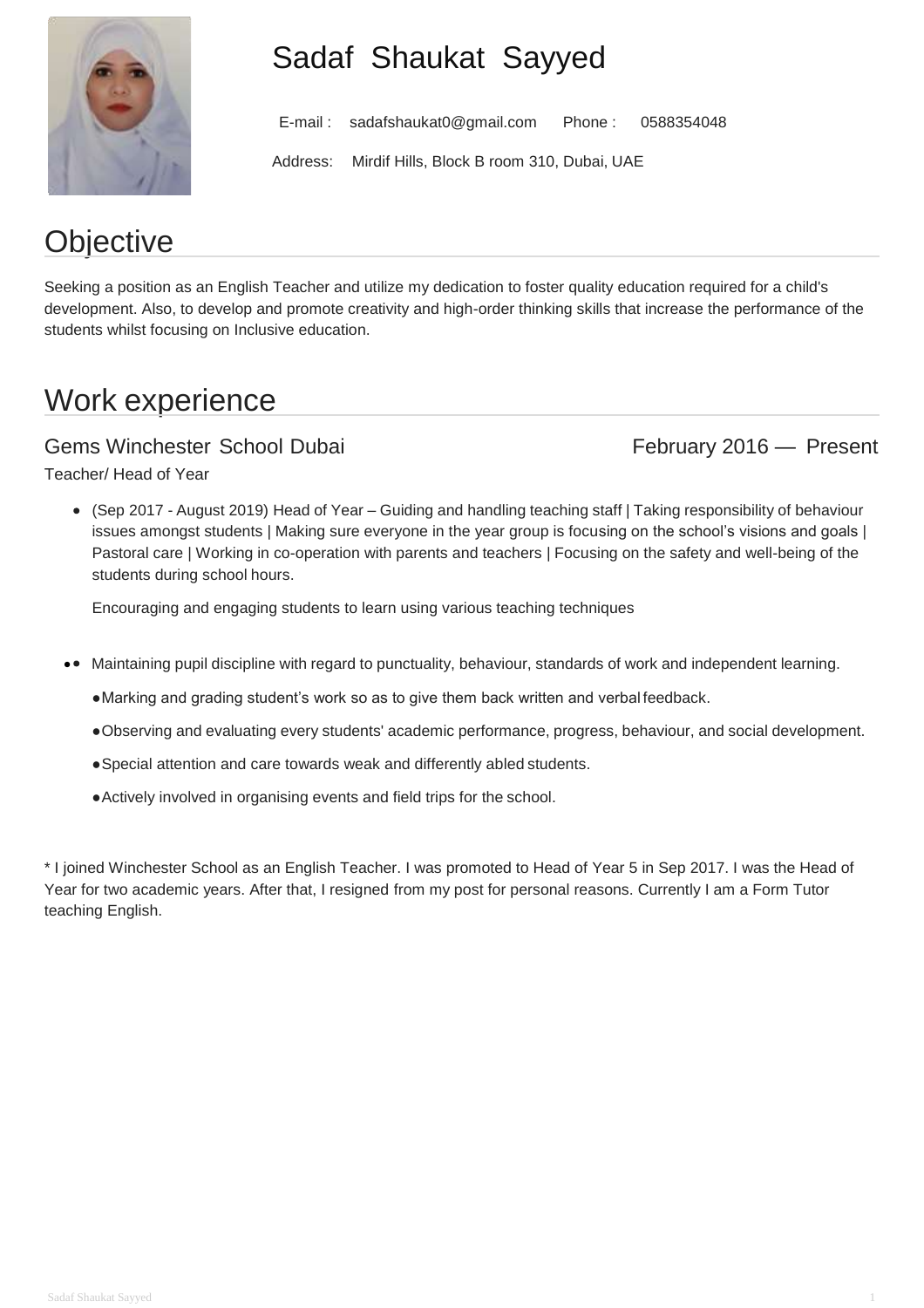#### English Language School, Dubai **August 2015** August 2015 — January 2016

Class Teacher

- Class Teacher Teaching all subjects except Arts, Arabic and PE.
- Making Lesson plans, Correction of books, Attending training programs, etc

#### Kaivalya Vidya Niketan, India **June 2014** June 2014 — July 2015

Class Teacher

- Class Teacher Teaching all subjects except Arts, Arabic and PE.
- Making Lesson plans, Correction of books, Attending training programs, etc
- Hosting and training students for Annual Sports Meet and Annual functions.

#### Voicer HR – English Trainer Lead June 2009 – February 2010

- Training Candidates and teaching English Language
- Voice and Accent training to remove mother tongue Influence
- Personality Development
- Interviews of candidates on behalf of various organizations
- Grooming and motivating candidates
- Assisting with Auditing of monthly fees
- Tele calling new candidates for interviews

#### Personal Skills

- 1. Reliability
- 2. Organizational Skills
- 3. Loyalty
- 4. Public Speaking
- 5. Adaptability
- 6. Creativity